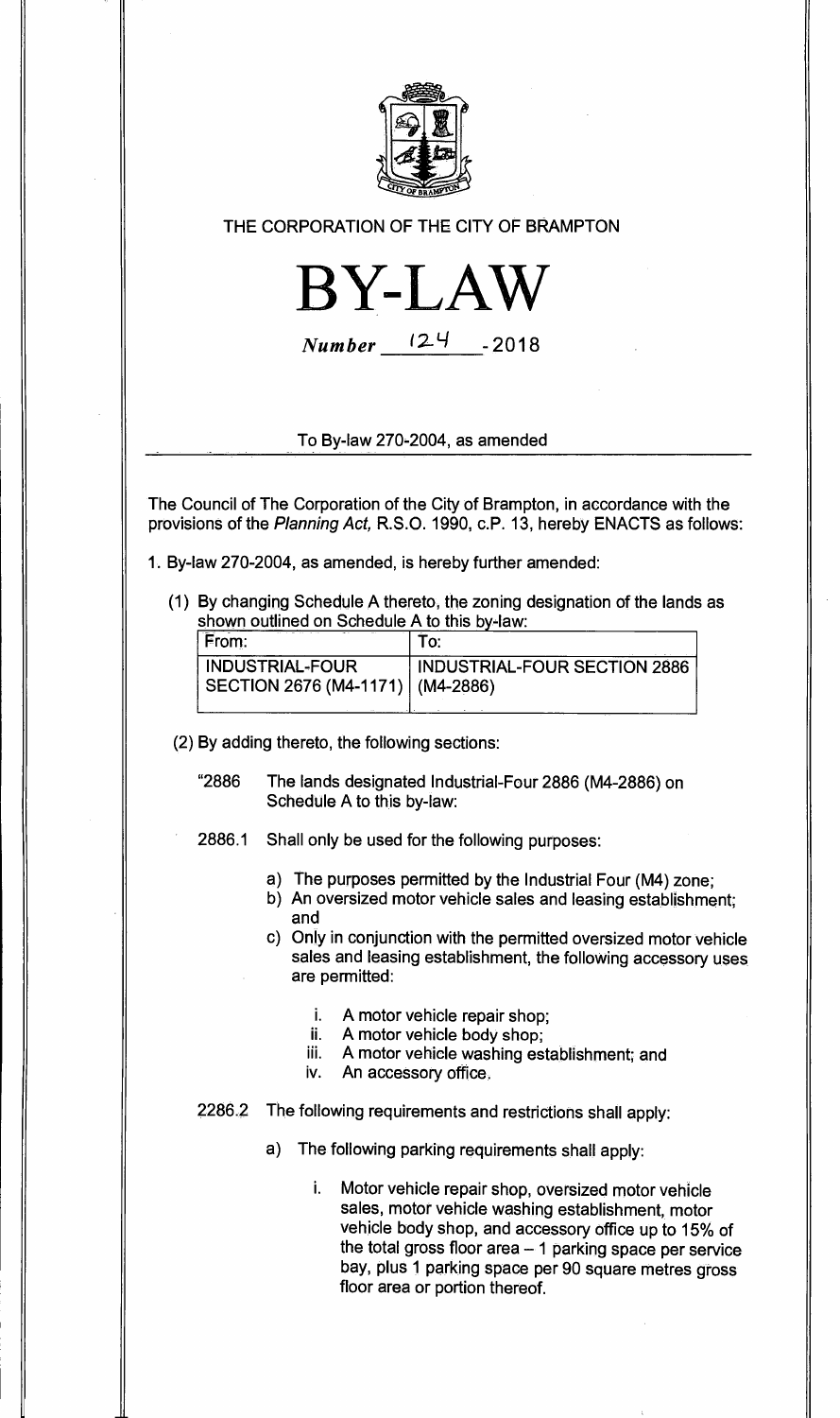- **ii. Office area in excess of 15% of the total gross floor area —1 parking space for each 25 square metres of gross commercial floor area or portion thereof.**
- **iii. For all other permitted uses, parking shall be provided in accordance with Section 20 and Section 30 of the by-law.**
- **b) Oversized motor vehicles displayed for sale and lease are permitted to be located within a portion of the required landscaped open space subject to the following:** 
	- **i. A maximum of 6 oversized motor vehicles for sale or lease are permitted to be displayed;**
	- **ii. Display shall only be permitted adjacent to the lot line abutting Tomken Road;**
	- **iii. Vehicle display spaces must be located a minimum of 75 metres from the Steeles Avenue West property line; and**
	- **iv. A minimum 3 metre landscaped open space strip shall be maintained between the vehicle display spaces and the lot line abutting Tomken Road.**
- **c) Parking and outside storage of oversized motor vehicles, trucks and trailers shall only be permitted in conjunction with the permitted oversized motor sales and leasing establishment and motor vehicle repair shop and/or body shop subject to the following requirements:** 
	- **i. Must be screened from view from a street by a solid fence and/or landscaping, except at approved driveway locations; and**
	- **ii. Trailer storage must be setback a minimum of 21 metres from Steelwell Road.**
- **d) Minimum landscaped open space, except at approved driveway locations:** 
	- **i. 3 metre buffer where the rear yard abuts a flood plain zone;**
	- **ii. 12 metres along Steeles Avenue West;**
	- **iii. 12 metres along Tomken Road;**
	- **iv. 5.5 metres along Steelwell Road between the lot line and the parking area; and**
	- **v. 3 metres along Steelwell Road between the building and the lot line.**
- e) **All garbage, refuse and containers for the storage of recyclable materials, shall be screened within an enclosure, and containers for waste oil shall be located within the main building.**
- **f) Maximum building height: 2 storeys**
- **g) The requirement for car stacking associated with the motor vehicle washing establishment shall not apply."**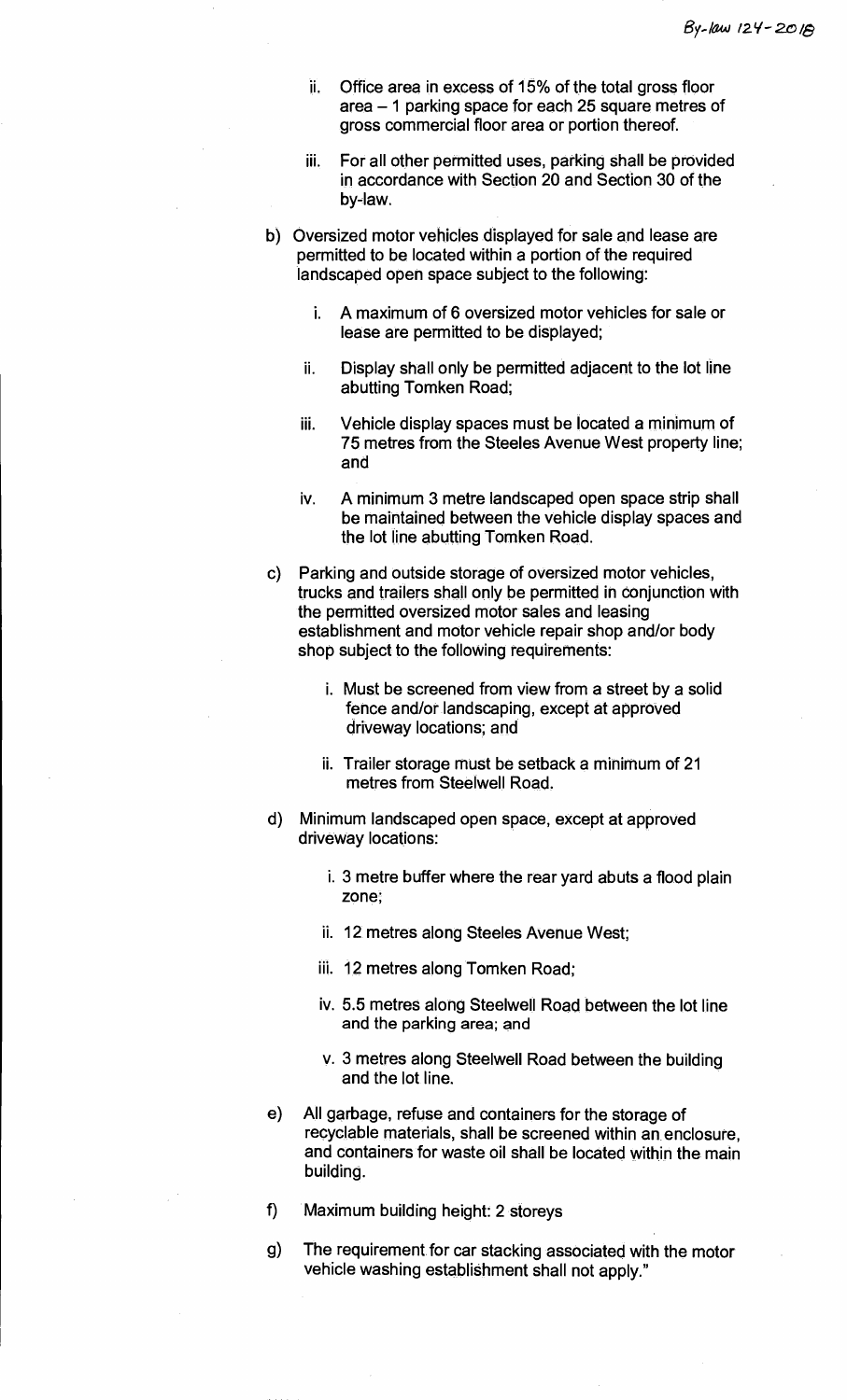## ENACTED and PASSED this 27<sup>th</sup> day of June, 2018.

Approved as to form. 2018/06/14 AWP

Approved as to content. 2018/06/14

AP

Mayor Peter Fay, City Clerk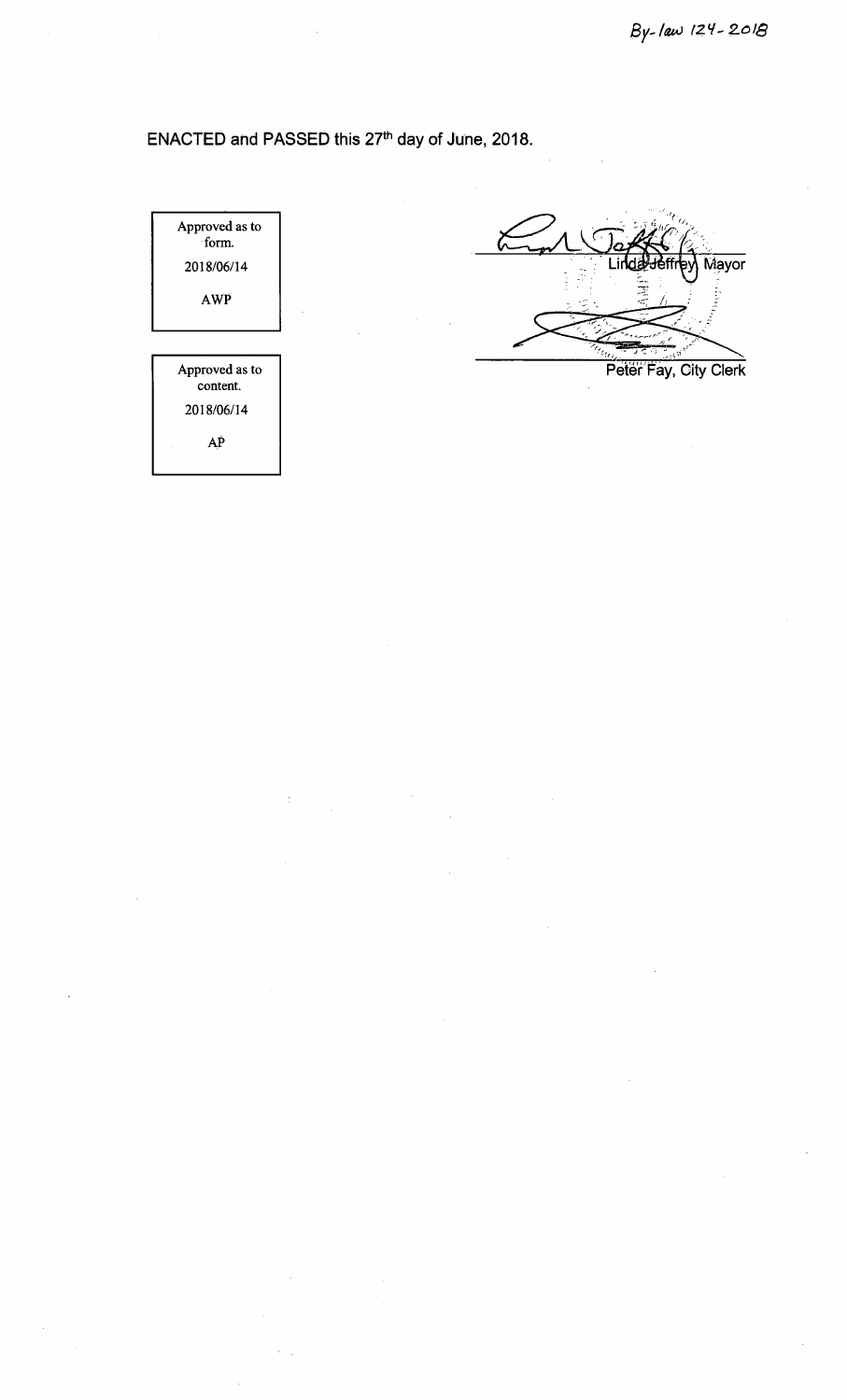